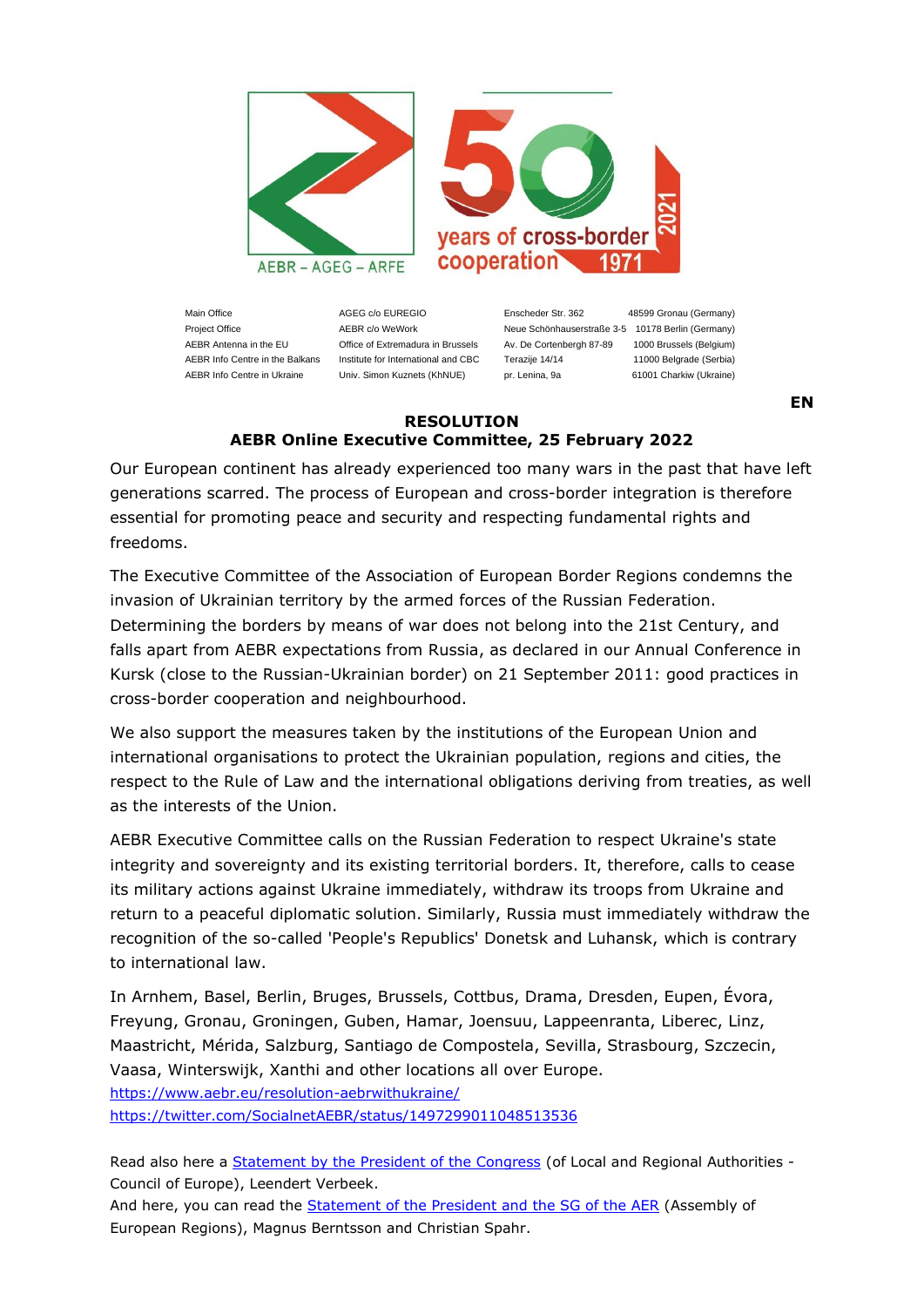## **STELLUNGNAHME AGEG-Online-Vorstand, 25. Februar 2022**

Unser europäischer Kontinent hat in der Vergangenheit bereits zu viele Kriege erlebt, die Generationen gezeichnet haben. Der Prozess der europäischen und grenzüberschreitenden Integration ist daher von wesentlicher Bedeutung für die Förderung von Frieden und Sicherheit und die Achtung der Grundrechte und Grundfreiheit.

Der Vorstand der Arbeitsgemeinschaft der europäischen Grenzregionen verurteilt die Invasion des ukrainischen Territoriums durch die Streitkräfte der Russischen Föderation. Die Festlegung der Grenzen durch Krieg gehört nicht in das 21. Jahrhundert und entspricht nicht den AGEG-Erwartungen an Russland, wie anlässlich unserer Jahrestagung in Kursk (an der russisch-ukrainischen Grenze) am 21. September 2011 erklärt: bewährte Verfahren in der grenzübergreifenden Zusammenarbeit und **Nachbarschaft** 

Wir unterstützen auch die Maßnahmen der Institutionen der Europäischen Union und internationaler Organisationen zum Schutz der ukrainischen Bevölkerung, Regionen und Städte, die Achtung der Rechtsstaatlichkeit und der internationalen Verpflichtungen, die sich aus Verträgen ergeben, sowie die Interessen der Union.

Der AGEG-Vorstand fordert die Russische Föderation auf, die Integrität und Souveränität der Ukraine und ihre bestehenden territorialen Grenzen zu achten. Sie ruft sie daher dazu auf, ihre militärischen Aktionen gegen die Ukraine unverzüglich einzustellen, ihre Truppen aus der Ukraine zurückzuziehen und zu einer friedlichen diplomatischen Lösung zurückzukehren. Ebenso muss Russland die Anerkennung der sogenannten "Volksrepubliken" Donezk und Luhansk unverzüglich widerrufen, da diese Anerkennung dem internationalen Recht zuwiderläuft.

In Arnhem, Basel, Berlin, Brügge, Brüssel, Cottbus, Drama, Dresden, Eupen, Évora, Freyung, Gronau, Groningen, Guben, Hamar, Joensuu, Lappeenranta, Liberec, Linz, Maastricht, Mérida, Salzburg, Santiago de Compostela, Sevilla, Straßburg, Szczecin, Vaasa, Winterswijk, Xanthi und anderen Standorten in ganz Europa.

Lesen Sie hier auch die [Erklärung des Präsidenten des Kongresses](https://www.coe.int/en/web/congress/-/statement-by-the-president-of-the-council-of-europe-congress-on-the-russian-military-attack-against-ukraine) (der lokalen und regionalen Gebietskörperschaften – Europarat), Leendert Verbeek.

Und hier können Sie die [Erklärung des Präsidenten und des Generalsekretärs der AER](https://drive.google.com/file/d/1fLDRmvD4SNhYuu7Xkbtedaz1t5YvcZ78/view) (Assembly of European Regions), Magnus Berntsson und Christian Spahr lesen.